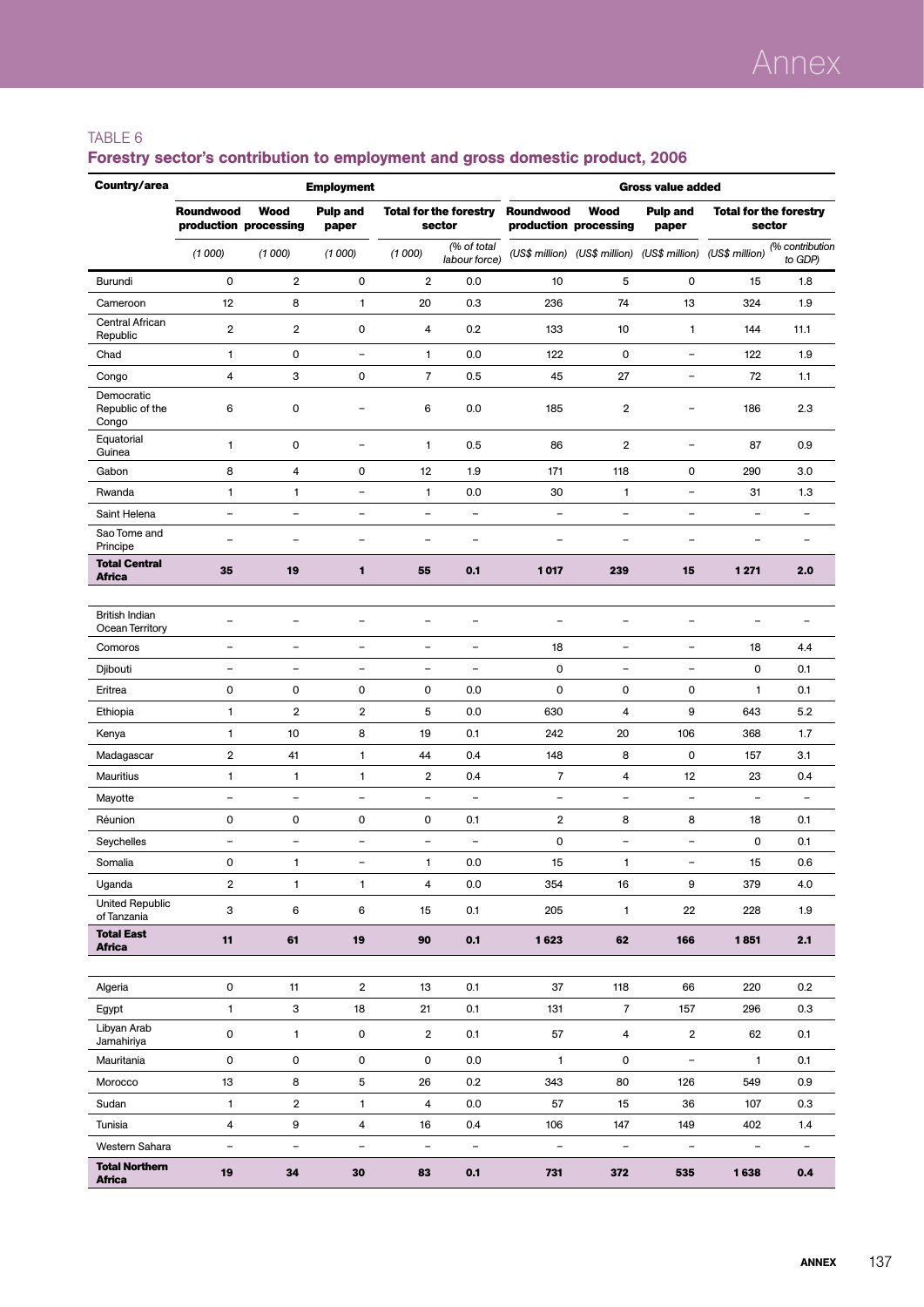#### TABLE 6 (cont.)

| Country/area                           | <b>Employment</b><br><b>Gross value added</b> |                                      |                                |                          |                                         |                          |                                                             |                          |                |                                         |
|----------------------------------------|-----------------------------------------------|--------------------------------------|--------------------------------|--------------------------|-----------------------------------------|--------------------------|-------------------------------------------------------------|--------------------------|----------------|-----------------------------------------|
|                                        | <b>Roundwood</b>                              | <b>Wood</b><br>production processing | <b>Pulp and</b><br>paper       |                          | <b>Total for the forestry</b><br>sector | Roundwood                | <b>Wood</b><br>production processing                        | <b>Pulp and</b><br>paper |                | <b>Total for the forestry</b><br>sector |
|                                        | (1000)                                        | (1000)                               | (1000)                         | (1000)                   | (% of total<br>labour force)            |                          | (US\$ million) (US\$ million) (US\$ million) (US\$ million) |                          |                | (% contribution<br>to GDP)              |
| Angola                                 | 2                                             | $\mathbf{1}$                         | 0                              | 3                        | 0.0                                     | 260                      | 2                                                           | 1                        | 262            | 0.6                                     |
| Botswana                               | 0                                             | 0                                    | 0                              | 1                        | 0.1                                     | 25                       | 1                                                           | 5                        | 30             | 0.4                                     |
| Lesotho                                | $\mathbf{1}$                                  | 0                                    | $\overline{\phantom{a}}$       | 1                        | 0.1                                     | 67                       | ÷                                                           | $\overline{\phantom{0}}$ | 67             | 5.0                                     |
| Malawi                                 | $\mathbf{1}$                                  | 1                                    | 0                              | 2                        | 0.0                                     | 40                       | 2                                                           | 8                        | 50             | 2.6                                     |
| Mozambique                             | 12                                            | 3                                    | 0                              | 15                       | 0.1                                     | 221                      | $\overline{2}$                                              | 2                        | 224            | 3.1                                     |
| Namibia                                | 0                                             | 0                                    | 0                              | 0                        | 0.1                                     | $\overline{\phantom{a}}$ | 6                                                           | 0                        | 6              | 0.1                                     |
| South Africa                           | 45                                            | 37                                   | 34                             | 116                      | 0.5                                     | 920                      | 948                                                         | 1677                     | 3545           | 1.6                                     |
| Swaziland                              | $\mathbf{1}$                                  | $\overline{2}$                       | 3                              | 6                        | 1.5                                     | 11                       | 10                                                          | 60                       | 80             | 5.2                                     |
| Zambia                                 | 1                                             | $\mathbf{1}$                         | $\overline{2}$                 | 5                        | 0.1                                     | 547                      | 61                                                          | 21                       | 629            | 5.9                                     |
| Zimbabwe                               | 1                                             | 6                                    | $\overline{7}$                 | 13                       | 0.2                                     | 49                       | 14                                                          | 12                       | 74             | 5.3                                     |
| <b>Total Southern</b><br><b>Africa</b> | 63                                            | 51                                   | 47                             | 161                      | 0.3                                     | 2 1 3 9                  | 1044                                                        | 1785                     | 4969           | 1.6                                     |
|                                        |                                               |                                      |                                |                          |                                         |                          |                                                             |                          |                |                                         |
| Benin                                  | 1                                             | 0                                    | $\overline{\phantom{a}}$       | 1                        | 0.0                                     | 103                      | 5                                                           | $\mathsf 0$              | 108            | 2.6                                     |
| <b>Burkina Faso</b>                    | $\overline{2}$                                | $\overline{2}$                       | 0                              | 4                        | 0.1                                     | 88                       | 0                                                           | $\overline{\phantom{0}}$ | 88             | 1.5                                     |
| Cape Verde                             | $\pmb{0}$                                     | $\mathbf{1}$                         | $\overline{\phantom{0}}$       | 1                        | 0.5                                     | 20                       | $\mathbf 0$                                                 | -                        | 20             | 2.0                                     |
| Côte d'Ivoire                          | 19                                            | 8                                    | 1                              | 28                       | 0.4                                     | 672                      | 96                                                          | 33                       | 801            | 5.0                                     |
| Gambia                                 | 0                                             | $\mathbf{1}$                         | $\overline{\phantom{a}}$       | 1                        | 0.1                                     | $\mathbf{1}$             | $\mathbf 0$                                                 | $\qquad \qquad -$        | $\mathbf{1}$   | 0.2                                     |
| Ghana                                  | 12                                            | 30                                   | 1                              | 43                       | 0.4                                     | 542                      | 202                                                         | 10                       | 754            | 7.2                                     |
| Guinea                                 | 9                                             | $\mathbf{1}$                         | $\qquad \qquad -$              | 10                       | 0.2                                     | 39                       | 6                                                           | $\qquad \qquad -$        | 45             | 1.7                                     |
| Guinea-Bissau                          | 1                                             | 0                                    | $\overline{\phantom{a}}$       | 1                        | 0.1                                     | 18                       | 2                                                           | $\overline{\phantom{a}}$ | 20             | 6.3                                     |
| Liberia                                | $\mathbf{1}$                                  | $\mathbf{1}$                         | $\equiv$                       | 2                        | 0.1                                     | 113                      | 9                                                           | $\overline{\phantom{0}}$ | 121            | 17.7                                    |
| Mali                                   | $\mathbf{1}$                                  | 0                                    | $\qquad \qquad -$              | 1                        | 0.0                                     | 102                      | 0                                                           | $\qquad \qquad -$        | 102            | 1.9                                     |
| Niger                                  | $\mathbf{1}$                                  | 0                                    | $\overline{\phantom{a}}$       | 1                        | 0.0                                     | 98                       | $\mathbf 0$                                                 | $\overline{7}$           | 105            | 3.3                                     |
| Nigeria                                | 24                                            | 3                                    | 18                             | 45                       | 0.1                                     | 1506                     | 32                                                          | 282                      | 1819           | 1.4                                     |
| Senegal                                | 1                                             | 0                                    | 1                              | 2                        | 0.0                                     | 65                       | 3                                                           | 9                        | 77             | 0.9                                     |
| Sierra Leone                           | $\pmb{0}$                                     | 0                                    | 0                              | 1                        | 0.0                                     | 84                       | $\mathbf 0$                                                 | 0                        | 85             | 4.8                                     |
| Togo<br><b>Total West</b>              | 1<br>73                                       | 0<br>46                              | $\overline{\phantom{m}}$<br>20 | 1<br>140                 | 0.0<br>0.1                              | 31<br>3 4 8 0            | $\overline{2}$<br>357                                       | ۳<br>342                 | 33<br>4 1 7 9  | 1.6<br>2.2                              |
| <b>Africa</b><br><b>Total Africa</b>   | 202                                           | 211                                  | 117                            | 530                      | 0.1                                     | 8 9 9 1                  | 2075                                                        | 2843                     | 13 908         | $1.3$                                   |
|                                        |                                               |                                      |                                |                          |                                         |                          |                                                             |                          |                |                                         |
| China                                  | 1 172                                         | 937                                  | 1409                           | 3518                     | 0.4                                     | 13 687                   | 8834                                                        | 18 687                   | 41 208         | 1.3                                     |
| Democratic<br>People's                 |                                               |                                      |                                |                          |                                         |                          |                                                             |                          |                |                                         |
| Republic of<br>Korea                   | 19                                            | 4                                    | 4                              | 26                       | 0.2                                     | 220                      | 33                                                          | 46                       | 299            | 2.5                                     |
| Japan                                  | 32                                            | 150                                  | 211                            | 393                      | 0.6                                     | 892                      | 9590                                                        | 22 4 22                  | 32 904         | 0.7                                     |
| Mongolia                               | $\mathbf{1}$                                  | $\mathbf{1}$                         | 0                              | 1                        | 0.1                                     | $\overline{2}$           | 3                                                           | $\mathbf{1}$             | $\overline{7}$ | 0.2                                     |
| Republic of<br>Korea                   | 12                                            | 25                                   | 63                             | 99                       | 0.4                                     | 1498                     | 1099                                                        | 5877                     | 8473           | 1.1                                     |
| <b>Total East Asia</b>                 | 1 2 3 5                                       | 1 1 1 5                              | 1686                           | 4 0 3 7                  | 0.4                                     | 16 298                   | 19 559                                                      | 47033                    | 82890          | 1.0                                     |
| American                               |                                               |                                      |                                |                          |                                         |                          |                                                             |                          |                |                                         |
| Samoa                                  | $\qquad \qquad -$                             | $\overline{\phantom{a}}$             | $\qquad \qquad -$              | $\overline{\phantom{a}}$ | $\qquad \qquad -$                       | $\overline{\phantom{a}}$ |                                                             |                          |                | -                                       |
| Australia                              | 11                                            | 42                                   | 21                             | 74                       | 0.7                                     | 695                      | 2806                                                        | 2061                     | 5562           | 0.8                                     |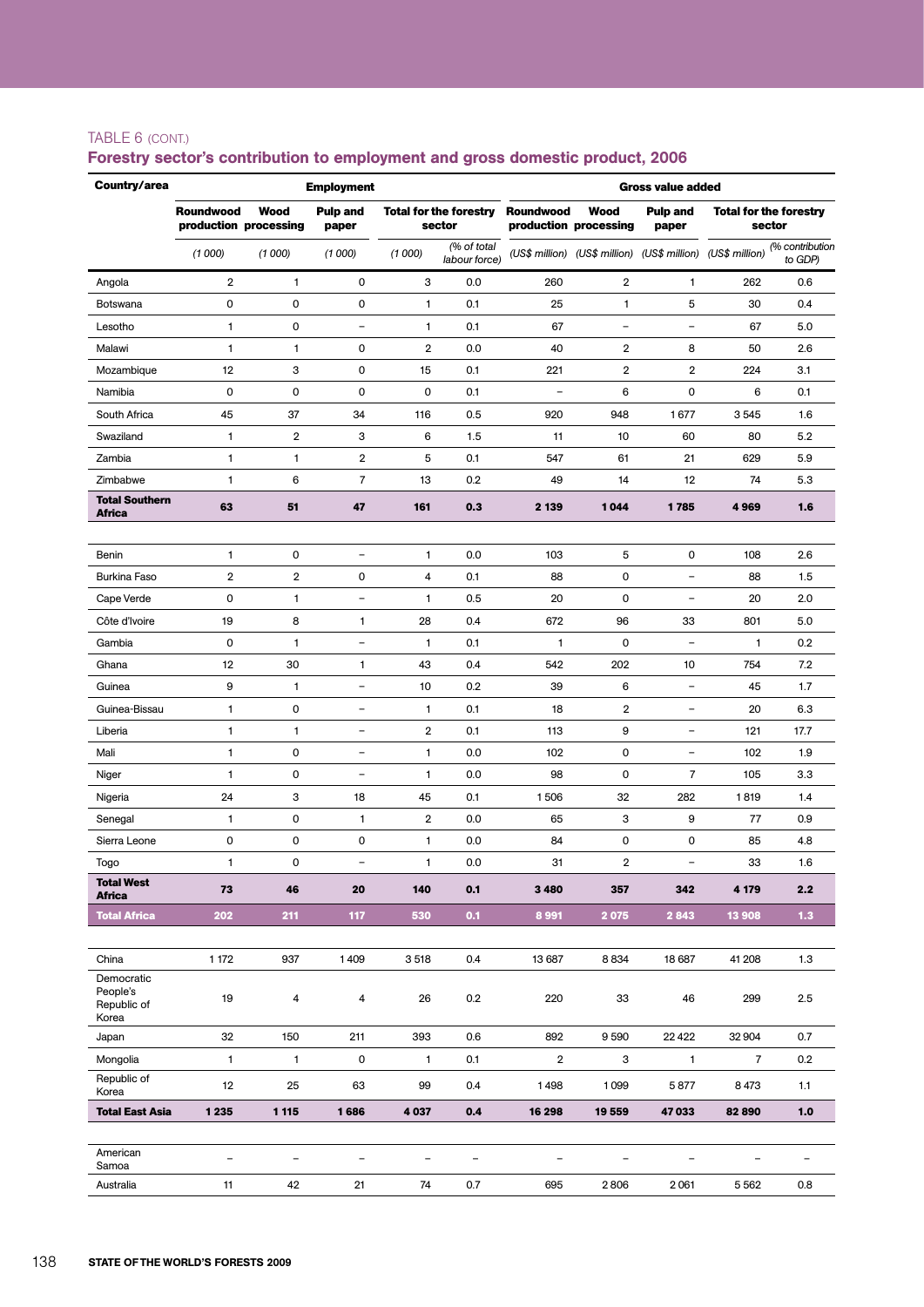# Annex

| Country/area                           | <b>Gross value added</b><br><b>Employment</b> |                               |                          |                          |                                         |                          |                                                             |                          |                          |                                         |
|----------------------------------------|-----------------------------------------------|-------------------------------|--------------------------|--------------------------|-----------------------------------------|--------------------------|-------------------------------------------------------------|--------------------------|--------------------------|-----------------------------------------|
|                                        | <b>Roundwood</b>                              | Wood<br>production processing | <b>Pulp and</b><br>paper |                          | <b>Total for the forestry</b><br>sector | <b>Roundwood</b>         | <b>Wood</b><br>production processing                        | <b>Pulp and</b><br>paper |                          | <b>Total for the forestry</b><br>sector |
|                                        | (1000)                                        | (1000)                        | (1000)                   | (1000)                   | (% of total<br>labour force)            |                          | (US\$ million) (US\$ million) (US\$ million) (US\$ million) |                          |                          | (% contribution<br>to GDP)              |
| Cook Islands                           | $\qquad \qquad -$                             | $\overline{\phantom{0}}$      | $\overline{\phantom{0}}$ | $\qquad \qquad -$        | $\qquad \qquad -$                       | $\overline{a}$           |                                                             | -                        | $\overline{\phantom{0}}$ |                                         |
| Fiji                                   | $\mathsf{O}\xspace$                           | 2                             | 1                        | 3                        | 0.6                                     | 29                       | 52                                                          | 11                       | 92                       | 3.4                                     |
| French Polynesia                       | 0                                             | 0                             | 0                        | 0                        | 0.3                                     | $\qquad \qquad -$        | ÷,                                                          | $\qquad \qquad -$        | $\qquad \qquad -$        | $\overline{\phantom{a}}$                |
| Guam                                   | $\mathsf{O}\xspace$                           | $\overline{\phantom{0}}$      | ÷                        | 0                        | 0.0                                     | $\qquad \qquad -$        | ۰                                                           | -                        | $\overline{\phantom{0}}$ |                                         |
| Kiribati                               | $\overline{\phantom{a}}$                      | $\overline{\phantom{0}}$      | $\qquad \qquad -$        | $\qquad \qquad -$        | $\overline{\phantom{a}}$                | 0                        | $\overline{\phantom{0}}$                                    | $\overline{\phantom{0}}$ | 0                        | 0.0                                     |
| Marshall Islands                       | $\overline{\phantom{m}}$                      | $\qquad \qquad -$             | ÷                        | $\overline{\phantom{a}}$ | $\overline{\phantom{a}}$                | $\qquad \qquad -$        | $\overline{\phantom{a}}$                                    | $\qquad \qquad -$        | $\overline{\phantom{0}}$ | $\overline{\phantom{a}}$                |
| Micronesia<br>(Federated<br>States of) | $\overline{\phantom{0}}$                      |                               |                          | -                        |                                         | $\overline{\phantom{a}}$ |                                                             | -                        |                          |                                         |
| Nauru                                  | $\overline{\phantom{m}}$                      | $\qquad \qquad -$             | $\qquad \qquad -$        | $\overline{\phantom{a}}$ | $\overline{\phantom{a}}$                | $\qquad \qquad -$        | $\overline{\phantom{a}}$                                    | $\qquad \qquad -$        | $\overline{\phantom{0}}$ | $\overline{\phantom{a}}$                |
| New Caledonia                          | $\mathsf{O}\xspace$                           | 0                             | 0                        | 0                        | 0.1                                     | $\mathbf{1}$             | 1                                                           | $\rightarrow$            | $\mathbf 2$              | 0.0                                     |
| New Zealand                            | $\overline{7}$                                | 16                            | 5                        | 28                       | 1.4                                     | 691                      | 897                                                         | 584                      | 2 172                    | 2.1                                     |
| Niue                                   | $\overline{\phantom{a}}$                      | $\qquad \qquad -$             | $\qquad \qquad -$        | $\qquad \qquad -$        | $\overline{\phantom{a}}$                | $\qquad \qquad -$        | $\overline{\phantom{a}}$                                    | $\qquad \qquad -$        | $\qquad \qquad -$        | $\overline{\phantom{a}}$                |
| Northern<br>Mariana Islands            | $\overline{\phantom{0}}$                      | $\overline{\phantom{0}}$      | ۰                        | $\qquad \qquad -$        | $\qquad \qquad -$                       | $\qquad \qquad -$        | $\overline{\phantom{0}}$                                    | $\overline{\phantom{0}}$ | $\overline{\phantom{0}}$ | $\overline{\phantom{0}}$                |
| Palau                                  | $\overline{\phantom{a}}$                      | $\overline{\phantom{0}}$      | $\qquad \qquad -$        | $\qquad \qquad -$        | $\overline{\phantom{a}}$                | $\overline{a}$           | $\overline{\phantom{a}}$                                    | -                        | -                        | $\qquad \qquad -$                       |
| Papua New<br>Guinea                    | 8                                             | 4                             | ÷                        | 12                       | 0.4                                     | 316                      | 84                                                          | $\overline{\phantom{0}}$ | 400                      | 6.7                                     |
| Pitcairn Islands                       | $\overline{\phantom{0}}$                      | ÷                             | Ē,                       | $\overline{\phantom{0}}$ | $\overline{\phantom{a}}$                | $\overline{a}$           | $\overline{\phantom{0}}$                                    | $\overline{\phantom{0}}$ |                          |                                         |
| Samoa                                  | $\mathsf{O}\xspace$                           | $\mathbf 0$                   | $\qquad \qquad -$        | 1                        | 0.8                                     | 6                        | 8                                                           | $\qquad \qquad -$        | 14                       | 3.2                                     |
| Solomon Islands                        | 8                                             | 0                             | $\qquad \qquad -$        | 8                        | 3.0                                     | 53                       | 4                                                           | $\overline{\phantom{0}}$ | 57                       | 16.7                                    |
| Tokelau                                | $\overline{\phantom{a}}$                      | ÷                             | $\overline{\phantom{0}}$ | $\overline{\phantom{0}}$ | $\overline{\phantom{m}}$                | $\overline{a}$           | $\overline{\phantom{0}}$                                    | $\overline{\phantom{0}}$ | $\overline{\phantom{0}}$ |                                         |
| Tonga                                  | $\mathsf{O}\xspace$                           | 0                             | 0                        | 0                        | 0.3                                     | 1                        | 0                                                           | $\mathsf{O}\xspace$      | 1                        | 0.5                                     |
| Tuvalu                                 | $\blacksquare$                                | $\overline{\phantom{0}}$      | $\overline{\phantom{0}}$ | $\overline{\phantom{0}}$ | $\blacksquare$                          | $\overline{\phantom{a}}$ | $\blacksquare$                                              | $\overline{\phantom{a}}$ | $\overline{\phantom{0}}$ | $\blacksquare$                          |
| Vanuatu                                | $\mathsf{O}\xspace$                           | 1                             | $\qquad \qquad -$        | 1                        | 1.4                                     | 3                        | 10                                                          | $\overline{\phantom{0}}$ | 13                       | 3.5                                     |
| Wallis and<br>Futuna Islands           | $\overline{\phantom{0}}$                      | $\overline{\phantom{0}}$      | L.                       | $\overline{\phantom{0}}$ | $\equiv$                                | ÷,                       | ÷                                                           | $\overline{\phantom{0}}$ |                          | $\overline{\phantom{0}}$                |
| <b>Total Oceania</b>                   | 36                                            | 65                            | 27                       | 128                      | 0.8                                     | 1794                     | 3862                                                        | 2 6 5 7                  | 8313                     | 1.0                                     |
|                                        |                                               |                               |                          |                          |                                         |                          |                                                             |                          |                          |                                         |
| Bangladesh                             | 1                                             | 11                            | 24                       | 36                       | 0.0                                     | 997                      | 76                                                          | 45                       | 1 1 1 8                  | 1.7                                     |
| Bhutan                                 | $\mathbf{1}$                                  | $\overline{\mathbf{2}}$       | $\overline{\phantom{a}}$ | 3                        | 0.2                                     | 49                       | 12                                                          | $\overline{\phantom{a}}$ | 61                       | 6.9                                     |
| India                                  | 246                                           | 55                            | 180                      | 481                      | 0.1                                     | 5927                     | 132                                                         | 1092                     | 7 1 5 1                  | 0.9                                     |
| Maldives                               | $\overline{\phantom{a}}$                      | $\mathsf{O}\xspace$           | $\overline{\phantom{a}}$ | 0                        | 0.0                                     | $\overline{\phantom{a}}$ | $\overline{\phantom{a}}$                                    | $\overline{\phantom{a}}$ | $\overline{\phantom{a}}$ | $\overline{\phantom{a}}$                |
| Nepal                                  | 12                                            | 4                             | 3                        | 19                       | 0.1                                     | 318                      | 5                                                           | 8                        | 330                      | 4.3                                     |
| Pakistan                               | 30                                            | 5                             | 22                       | 58                       | 0.1                                     | 288                      | 9                                                           | 213                      | 510                      | 0.4                                     |
| Sri Lanka                              | 17                                            | 4                             | 3                        | 23                       | 0.3                                     | 199                      | 17                                                          | 31                       | 247                      | 1.0                                     |
| <b>Total South</b><br>Asia             | 308                                           | 80                            | 231                      | 619                      | 0.1                                     | 7777                     | 251                                                         | 1388                     | 9416                     | 0.9                                     |
|                                        |                                               |                               |                          |                          |                                         |                          |                                                             |                          |                          |                                         |
| Brunei<br>Darussalam                   | $\mathbf{1}$                                  | $\mathsf 0$                   | $\qquad \qquad -$        | $\overline{2}$           | 0.9                                     | 3                        | 6                                                           | $\overline{\phantom{a}}$ | 9                        | 0.1                                     |
| Cambodia                               | 0                                             | $\mathbf{1}$                  | 0                        | 1                        | 0.0                                     | 139                      | 5                                                           | 29                       | 173                      | 2.8                                     |
| Indonesia                              | 69                                            | 148                           | 104                      | 321                      | 0.3                                     | 3 2 8 3                  | 3896                                                        | 2386                     | 9564                     | 2.5                                     |
| Lao People's<br>Democratic<br>Republic | $\mathbf{1}$                                  | $\overline{\mathbf{2}}$       | 0                        | 3                        | 0.1                                     | 103                      | $\mathbf{1}$                                                | 0                        | 104                      | 3.0                                     |
| Malaysia                               | 88                                            | 126                           | 35                       | 248                      | 2.3                                     | 2423                     | 1514                                                        | 661                      | 4598                     | 3.0                                     |
| Myanmar                                | 24                                            | 21                            | 3                        | 48                       | 0.2                                     | 35                       | $\mathbf{1}$                                                | $\mathbf{1}$             | 38                       | 0.3                                     |
| Philippines                            | 8                                             | 20                            | 21                       | 49                       | 0.1                                     | 94                       | 157                                                         | 308                      | 560                      | 0.5                                     |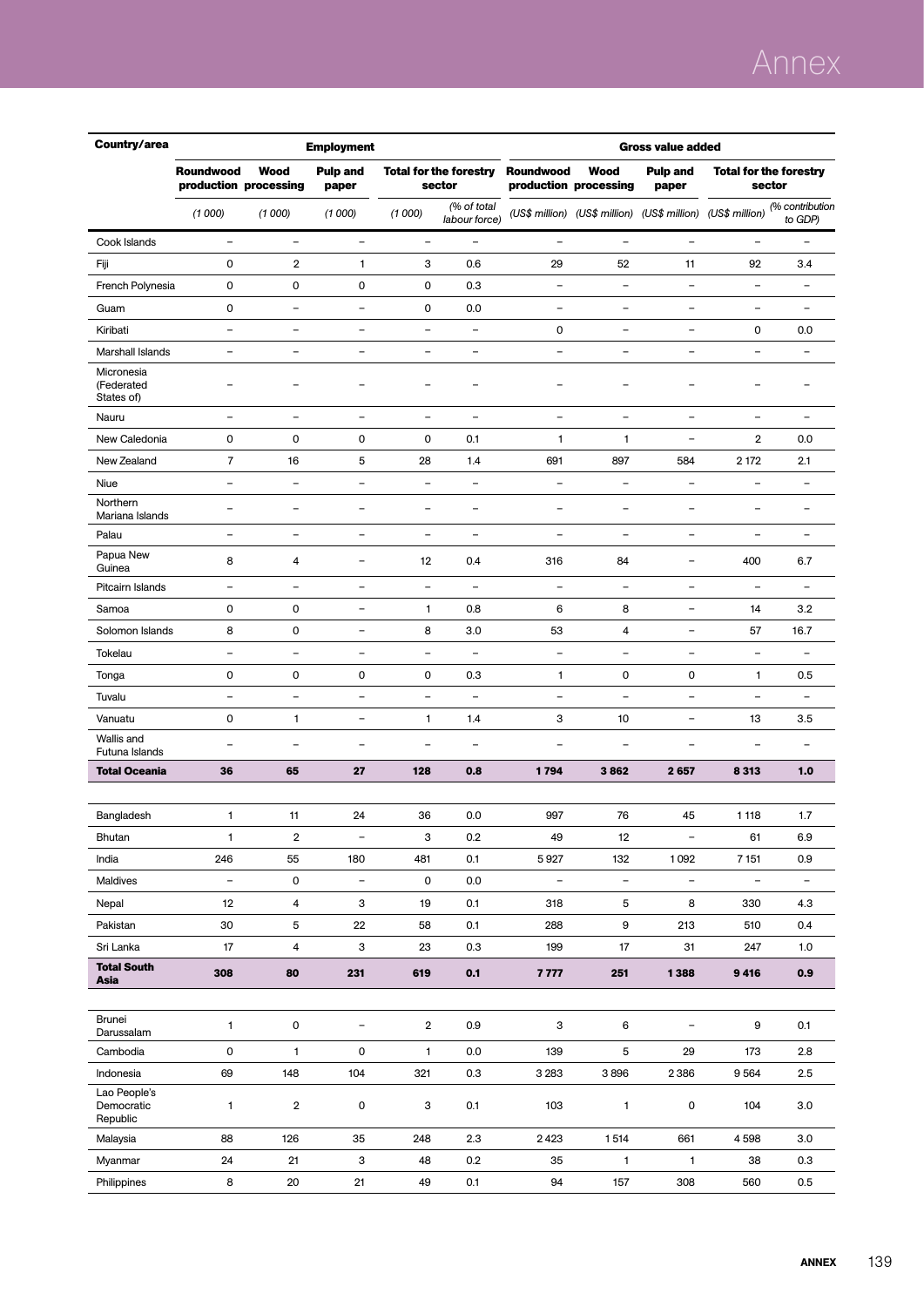#### TABLE 6 (cont.)

| Country/area                                       |                                            |                          | <b>Employment</b>        |                          |                                         | <b>Gross value added</b>  |                                                             |                                  |                                         |                            |  |
|----------------------------------------------------|--------------------------------------------|--------------------------|--------------------------|--------------------------|-----------------------------------------|---------------------------|-------------------------------------------------------------|----------------------------------|-----------------------------------------|----------------------------|--|
|                                                    | <b>Roundwood</b><br>production processing  | Wood                     | <b>Pulp and</b><br>paper |                          | <b>Total for the forestry</b><br>sector | <b>Roundwood</b>          | Wood<br>production processing                               | <b>Pulp and</b><br>paper         | <b>Total for the forestry</b><br>sector |                            |  |
|                                                    | (1000)                                     | (1000)                   | (1000)                   | (1000)                   | (% of total<br>labour force)            |                           | (US\$ million) (US\$ million) (US\$ million) (US\$ million) |                                  |                                         | (% contribution<br>to GDP) |  |
| Singapore                                          | 0                                          | $\mathbf 2$              | 4                        | 6                        | 0.3                                     | $\overline{\phantom{m}}$  | 38                                                          | 181                              | 218                                     | 0.2                        |  |
| Thailand                                           | 8                                          | 62                       | 67                       | 137                      | 0.4                                     | 149                       | 333                                                         | 1 2 1 1                          | 1693                                    | 0.8                        |  |
| Timor-Leste                                        | $\overline{\phantom{a}}$                   | $\overline{\phantom{0}}$ | $\qquad \qquad -$        | -                        | $\overline{\phantom{a}}$                | 1                         |                                                             |                                  | 1                                       | 0.4                        |  |
| Viet Nam                                           | 22                                         | 120                      | 70                       | 212                      | 0.5                                     | 674                       | 370                                                         | 328                              | 1372                                    | 2.4                        |  |
| <b>Total Southeast</b><br>Asia                     | 221                                        | 502                      | 304                      | 1027                     | 0.4                                     | 6904                      | 6322                                                        | 5 1 0 5                          | 18 331                                  | 1.7                        |  |
| <b>Total Asia and</b><br>the Pacific               | 1800                                       | 1763                     | 2 2 4 8                  | 5 8 1 1                  | 0.3                                     | 32 774                    | 29 994                                                      | 56 183                           | 118 951                                 | 1.0                        |  |
| <b>Belarus</b>                                     | 33                                         | 46                       | 23                       | 103                      | 1.9                                     | 180                       | 399                                                         | 97                               | 677                                     | 2.1                        |  |
| Republic of<br>Moldova                             | 4                                          | 1                        | $\overline{2}$           | 6                        | 0.3                                     | 7                         | 10                                                          | 5                                | 21                                      | 0.7                        |  |
| Russian<br>Federation                              | 383                                        | 336                      | 131                      | 849                      | 1.1                                     | 1029                      | 3 3 8 1                                                     | 2417                             | 6828                                    | 0.8                        |  |
| Ukraine                                            | 152                                        | 60                       | 23                       | 235                      | 0.9                                     | 427                       | 350                                                         | 326                              | 1 1 0 3                                 | 1.2                        |  |
| <b>Total CIS</b><br>countries                      | 572                                        | 443                      | 178                      | 1 1 9 3                  | 1.1                                     | 1643                      | 4 1 4 1                                                     | 2845                             | 8628                                    | 0.9                        |  |
|                                                    |                                            |                          |                          |                          |                                         |                           |                                                             |                                  |                                         |                            |  |
| Albania<br>Bosnia and                              | $\overline{2}$                             | 1                        | 0                        | $\overline{\mathbf{2}}$  | 0.1                                     | 6                         | 4                                                           | 3                                | 13                                      | 0.2                        |  |
| Herzegovina                                        | $\overline{7}$                             | 5                        | $\overline{2}$           | 14                       | 0.7                                     | 129                       | 85                                                          | 17                               | 232                                     | 2.5                        |  |
| Bulgaria                                           | 15                                         | 23                       | 11                       | 49                       | 1.2                                     | 59                        | 97                                                          | 77                               | 232                                     | 0.9                        |  |
| Croatia                                            | 9                                          | 12                       | 5                        | 26                       | $1.2$                                   | 115                       | 186                                                         | 161                              | 462                                     | 1.3                        |  |
| Czech Republic                                     | 35                                         | 83                       | 20                       | 138                      | 2.5                                     | 832                       | 1225                                                        | 596                              | 2654                                    | 2.1                        |  |
| Estonia                                            | 7                                          | 19                       | $\overline{2}$           | 28                       | 3.6                                     | 148                       | 345                                                         | 43                               | 536                                     | 3.7                        |  |
| Hungary<br>Latvia                                  | 8<br>29                                    | 37<br>34                 | 16<br>1                  | 61<br>65                 | 1.4<br>5.0                              | 142<br>232                | 319<br>353                                                  | 330<br>26                        | 790<br>610                              | 0.8<br>3.4                 |  |
| Lithuania                                          | 9                                          | 25                       | 2                        | 35                       | 1.8                                     | 121                       | 449                                                         | 70                               | 641                                     | 2.4                        |  |
| Montenegro                                         | 1                                          | $\overline{2}$           | $\pmb{0}$                | 3                        | 1.1                                     | 14                        | 10                                                          | 0                                | 25                                      | 1.3                        |  |
| Poland                                             | 49                                         | 138                      | 42                       | 229                      | 1.1                                     | 965                       | 2003                                                        | 1386                             | 4 3 5 3                                 | 1.5                        |  |
| Romania                                            | 57                                         | 77                       | 17                       | 151                      | 1.4                                     | 435                       | 1 1 1 6                                                     | 318                              | 1869                                    | 1.7                        |  |
| Serbia                                             | 6                                          | 11                       | 9                        | 26                       | 0.7                                     | 81                        | 39                                                          | 72                               | 191                                     | 0.6                        |  |
| Slovakia                                           | 12                                         | 34                       | $\overline{7}$           | 54                       | 1.8                                     | 221                       | 470                                                         | 266                              | 957                                     | 1.9                        |  |
| Slovenia                                           | 6                                          | 11                       | 5                        | 22                       | 2.3                                     | 125                       | 263                                                         | 181                              | 569                                     | 1.8                        |  |
| The former<br>Yugoslav<br>Republic of<br>Macedonia | 4                                          | 3                        | 1                        | 8                        | 0.8                                     | 18                        | 3                                                           | 3                                | 24                                      | 0.4                        |  |
| <b>Total Eastern</b><br><b>Europe</b>              | 257                                        | 515                      | 141                      | 912                      | 1.4                                     | 3643                      | 6966                                                        | 3548                             | 14 158                                  | 1.6                        |  |
|                                                    |                                            |                          |                          |                          |                                         |                           |                                                             |                                  | $\qquad \qquad -$                       |                            |  |
| Andorra<br>Austria                                 | $\overline{\phantom{a}}$<br>$\overline{7}$ | 0<br>36                  | 0<br>17                  | 0<br>61                  | 1.0<br>1.5                              | $\qquad \qquad -$<br>1494 | $\overline{\phantom{a}}$<br>2661                            | $\overline{\phantom{0}}$<br>2013 | 6 1 6 8                                 | 2.1                        |  |
| Belgium                                            | 2                                          | 14                       | 14                       | 31                       | 0.7                                     | 191                       | 1 1 1 4                                                     | 1424                             | 2729                                    | 0.8                        |  |
| Channel Islands                                    | $\overline{\phantom{a}}$                   | $\qquad \qquad -$        | $\overline{\phantom{a}}$ | $\overline{\phantom{a}}$ | $\overline{\phantom{a}}$                | $\qquad \qquad -$         | $\overline{\phantom{a}}$                                    | $\overline{\phantom{a}}$         | $\overline{\phantom{a}}$                | $\overline{\phantom{a}}$   |  |
| Denmark                                            | 4                                          | 15                       | $\overline{7}$           | 25                       | 0.9                                     | 201                       | 1002                                                        | 602                              | 1805                                    | 0.8                        |  |
| Faeroe Islands                                     | $\qquad \qquad -$                          | $\qquad \qquad -$        | $\qquad \qquad -$        | $\qquad \qquad -$        | $\overline{\phantom{a}}$                | $\overline{\phantom{a}}$  | $\overline{\phantom{a}}$                                    | -                                | $\overline{\phantom{a}}$                | $\overline{\phantom{a}}$   |  |
| Finland                                            | 23                                         | 32                       | 35                       | 90                       | 3.6                                     | 3 3 2 9                   | 1918                                                        | 5 0 8 2                          | 10 329                                  | 5.7                        |  |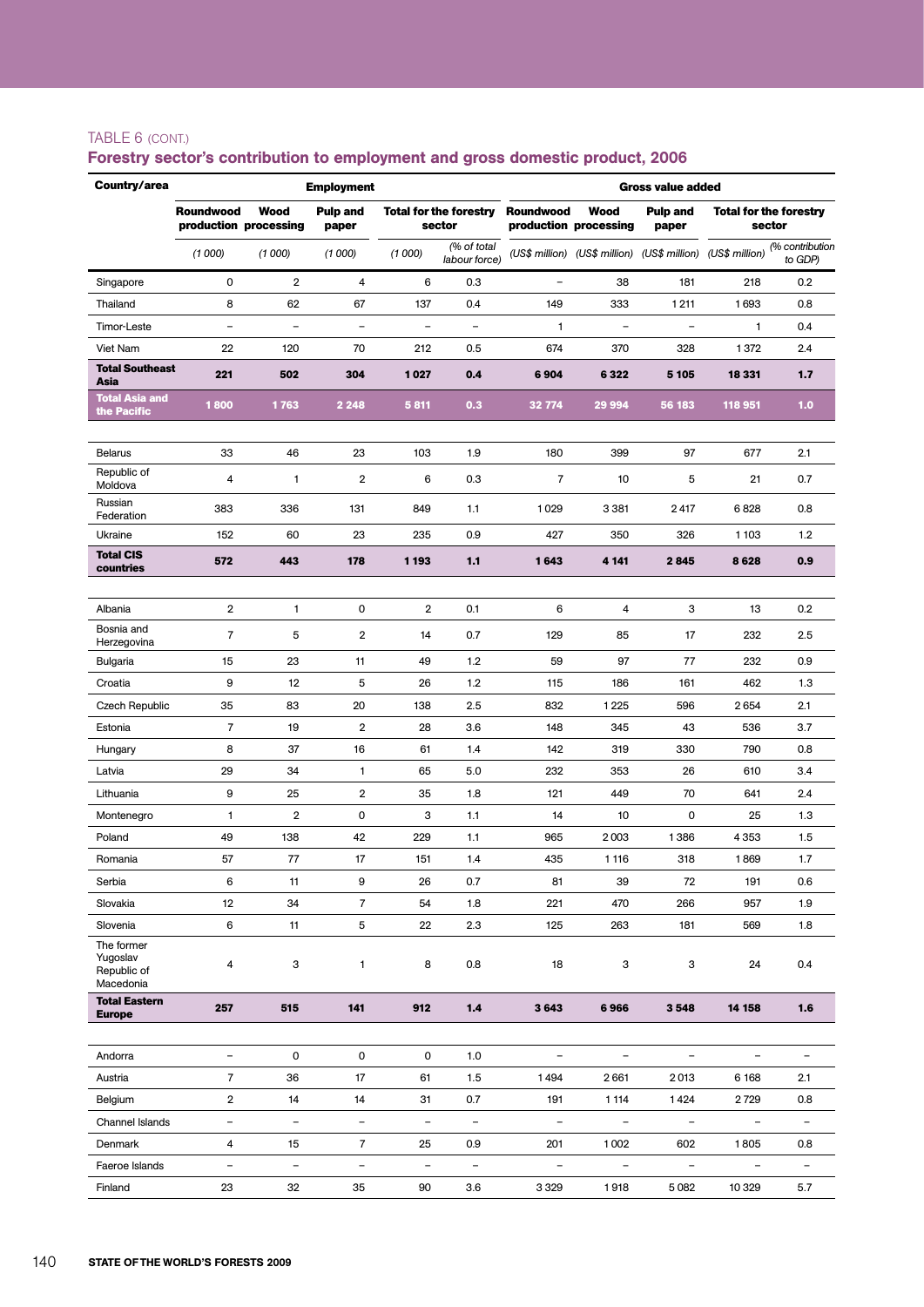# Annex

| Country/area                          | <b>Employment</b><br><b>Gross value added</b> |                               |                          |                          |                                         |                          |                                      |                                                             |                          |                                         |
|---------------------------------------|-----------------------------------------------|-------------------------------|--------------------------|--------------------------|-----------------------------------------|--------------------------|--------------------------------------|-------------------------------------------------------------|--------------------------|-----------------------------------------|
|                                       | <b>Roundwood</b>                              | Wood<br>production processing | <b>Pulp and</b><br>paper |                          | <b>Total for the forestry</b><br>sector | Roundwood                | <b>Wood</b><br>production processing | <b>Pulp and</b><br>paper                                    |                          | <b>Total for the forestry</b><br>sector |
|                                       | (1000)                                        | (1000)                        | (1000)                   | (1000)                   | (% of total<br>labour force)            |                          |                                      | (US\$ million) (US\$ million) (US\$ million) (US\$ million) |                          | (% contribution<br>to GDP)              |
| France                                | 31                                            | 87                            | 74                       | 191                      | 0.7                                     | 5 107                    | 4 1 4 7                              | 5653                                                        | 14 907                   | 0.7                                     |
| Germany                               | 44                                            | 165                           | 134                      | 342                      | 0.8                                     | 2 2 5 9                  | 9315                                 | 12 3 24                                                     | 23 898                   | 0.9                                     |
| Gibraltar                             | $\overline{\phantom{a}}$                      | $\overline{\phantom{a}}$      | $\overline{\phantom{a}}$ | $\overline{\phantom{a}}$ | $\overline{\phantom{a}}$                | $\overline{\phantom{a}}$ | $\overline{\phantom{a}}$             | $\overline{\phantom{a}}$                                    | $\overline{\phantom{a}}$ | $\overline{\phantom{a}}$                |
| Greece                                | 5                                             | 25                            | 8                        | 37                       | 0.8                                     | 116                      | 428                                  | 328                                                         | 872                      | 0.3                                     |
| <b>Holy See</b>                       | $\overline{a}$                                | $\overline{\phantom{a}}$      | $\overline{\phantom{a}}$ | -                        | $\overline{\phantom{a}}$                | $\qquad \qquad -$        | $\blacksquare$                       | $\qquad \qquad -$                                           | $\overline{\phantom{0}}$ | $\overline{\phantom{0}}$                |
| Iceland                               | 0                                             | 1                             | 0                        | 1                        | 0.6                                     | $\mathbf{1}$             | 33                                   | $\overline{7}$                                              | 40                       | 0.3                                     |
| Ireland                               | $\overline{\mathbf{2}}$                       | 9                             | 3                        | 15                       | 0.9                                     | 132                      | 524                                  | 278                                                         | 934                      | 0.5                                     |
| Isle of Man                           | $\overline{\phantom{m}}$                      | $\overline{\phantom{a}}$      | $\overline{\phantom{a}}$ | $\overline{\phantom{0}}$ | $\equiv$                                | $\qquad \qquad -$        | $\overline{\phantom{a}}$             | $\qquad \qquad -$                                           | $\overline{\phantom{0}}$ | $\overline{\phantom{a}}$                |
| Italy                                 | 41                                            | 171                           | 66                       | 278                      | 1.1                                     | 940                      | 6778                                 | 5 5 4 7                                                     | 13 265                   | 0.8                                     |
| Liechtenstein                         | $\mathsf 0$                                   | $\mathbf{1}$                  | 0                        | 1                        | 3.6                                     | $\mathbf{1}$             |                                      | $\overline{\phantom{0}}$                                    | $\mathbf{1}$             | 0.0                                     |
| Luxembourg                            | 0                                             | $\mathbf{1}$                  | 0                        | 1                        | 0.5                                     | 12                       | 64                                   | 38                                                          | 115                      | 0.3                                     |
| Malta                                 | $\blacksquare$                                | 0                             | 0                        | 0                        | 0.2                                     | 0                        | 3                                    | 5                                                           | 8                        | 0.2                                     |
| Monaco                                | $\qquad \qquad -$                             | 0                             | $\overline{\phantom{a}}$ | 0                        | 0.2                                     | $\qquad \qquad -$        | $\qquad \qquad -$                    | $\overline{\phantom{0}}$                                    | $\overline{\phantom{0}}$ | $\qquad \qquad -$                       |
| Netherlands                           | $\overline{2}$                                | 17                            | 22                       | 41                       | 0.6                                     | 65                       | 1341                                 | 1873                                                        | 3 2 7 9                  | 0.6                                     |
| Norway                                | 5                                             | 15                            | $\overline{7}$           | 26                       | 1.1                                     | 274                      | 1 2 4 5                              | 716                                                         | 2 2 3 4                  | 0.8                                     |
| Portugal                              | 12                                            | 57                            | 12                       | 81                       | 1.6                                     | 809                      | 1022                                 | 923                                                         | 2755                     | 1.7                                     |
| San Marino                            | $\overline{\phantom{a}}$                      | 0                             | 0                        | 0                        | 1.5                                     | $\overline{\phantom{a}}$ | $\overline{\phantom{a}}$             | $\overline{\phantom{a}}$                                    | $\overline{\phantom{a}}$ | $\overline{\phantom{a}}$                |
| Spain                                 | 23                                            | 100                           | 51                       | 174                      | 1.0                                     | 1 2 5 2                  | 3770                                 | 4 2 5 2                                                     | 9 2 7 3                  | 0.8                                     |
| Sweden                                | 22                                            | 38                            | 36                       | 95                       | 2.0                                     | 3 108                    | 2706                                 | 6939                                                        | 12753                    | 3.8                                     |
| Switzerland                           | 5                                             | 35                            | 12                       | 52                       | 1.3                                     | 311                      | 2537                                 | 1316                                                        | 4 1 64                   | 1.1                                     |
| United Kingdom                        | 11                                            | 86                            | 69                       | 166                      | 0.6                                     | 246                      | 4839                                 | 4633                                                        | 9719                     | 0.4                                     |
| <b>Total Western</b><br><b>Europe</b> | 239                                           | 904                           | 567                      | 1709                     | 0.9                                     | 19848                    | 45 447                               | 53 955                                                      | 119 249                  | 0.9                                     |
| <b>Total Europe</b>                   | 1067                                          | 1861                          | 886                      | 3815                     | 1.1                                     | 25 134                   | 56 554                               | 60 348                                                      | 142 036                  | 1.0                                     |
|                                       |                                               |                               |                          |                          |                                         |                          |                                      |                                                             |                          |                                         |
| Anguilla                              | $\overline{\phantom{a}}$                      | $\overline{\phantom{a}}$      | $\overline{\phantom{a}}$ | $\overline{\phantom{a}}$ | $\qquad \qquad -$                       | 0                        | $\overline{\phantom{a}}$             | $\qquad \qquad -$                                           | 0                        | 0.0                                     |
| Antigua and<br>Barbuda                | L,                                            | ÷                             | $\overline{\phantom{0}}$ | L,                       | $\overline{\phantom{0}}$                | $\overline{\phantom{0}}$ | $\overline{\phantom{a}}$             | L,                                                          |                          | $\overline{\phantom{0}}$                |
| Aruba                                 |                                               | 0                             |                          | 0                        | 0.1                                     |                          |                                      |                                                             |                          |                                         |
| <b>Bahamas</b>                        | 0                                             | 0                             | 0                        | 0                        | 0.1                                     | 0                        | 0                                    | 3                                                           | 3                        | 0.0                                     |
| Barbados                              | 0                                             | 0                             | $\mathbf{1}$             | $\overline{\mathbf{2}}$  | 1.2                                     | 0                        | 8                                    | 40                                                          | 49                       | 1.8                                     |
| Bermuda                               | $\qquad \qquad -$                             | 0                             | $\pmb{0}$                | $\mathsf{O}\xspace$      | 0.1                                     | 0                        | $\qquad \qquad -$                    | $\qquad \qquad -$                                           | 0                        | 0.0                                     |
| <b>British Virgin</b><br>Islands      | $\qquad \qquad -$                             | $\overline{\phantom{a}}$      | $\overline{\phantom{a}}$ | $\overline{\phantom{a}}$ | $\equiv$                                | 0                        | $\overline{\phantom{a}}$             | $\qquad \qquad -$                                           | 0                        | 0.0                                     |
| Cayman Islands                        | $\overline{\phantom{a}}$                      | $\overline{\phantom{a}}$      | $\overline{\phantom{a}}$ | $\overline{\phantom{a}}$ | $\overline{\phantom{a}}$                | $\bar{ }$                | $\overline{\phantom{a}}$             | $\overline{\phantom{a}}$                                    | $\overline{\phantom{a}}$ | $\overline{\phantom{a}}$                |
| Cuba                                  | 10                                            | 24                            | $\mathbf{1}$             | 36                       | 0.6                                     | 17                       | 94                                   | 2                                                           | 113                      | 0.2                                     |
| Dominica                              | $\overline{\phantom{a}}$                      | -                             | -                        | $\overline{\phantom{a}}$ | $\overline{\phantom{a}}$                | $\mathbf{1}$             | $\overline{\phantom{a}}$             | $\overline{\phantom{a}}$                                    | $\mathbf{1}$             | 0.5                                     |
| Dominican<br>Republic                 | 0                                             | 0                             | 1                        | 1                        | 0.0                                     | $\overline{7}$           | $\overline{\phantom{a}}$             | 9                                                           | 17                       | 0.1                                     |
| Grenada                               | 0                                             | 0                             | $\pmb{0}$                | $\mathsf{O}\xspace$      | 0.1                                     | $\mathbf{1}$             | $\overline{\phantom{a}}$             | $\overline{\phantom{0}}$                                    | $\mathbf{1}$             | 0.2                                     |
| Guadeloupe                            | $\qquad \qquad -$                             | $\qquad \qquad -$             | $\overline{a}$           | $\overline{\phantom{a}}$ | $\overline{\phantom{a}}$                | 0                        | 0                                    | -                                                           | 0                        | 0.0                                     |
| Haiti                                 | 1                                             | 0                             | 0                        | 1                        | 0.0                                     | 5                        | 0                                    | $\qquad \qquad -$                                           | 6                        | 0.1                                     |
| Jamaica                               | 1                                             | 1                             | $\mathbf{1}$             | 3                        | 0.2                                     | 6                        | $\overline{2}$                       | 52                                                          | 60                       | 0.6                                     |
| Martinique                            | $\mathsf{O}\xspace$                           | $\overline{\phantom{0}}$      | $\qquad \qquad -$        | 0                        | 0.0                                     | 0                        | 0                                    | $\qquad \qquad -$                                           | 0                        | 0.0                                     |
| Montserrat                            | $\qquad \qquad -$                             | $\overline{\phantom{0}}$      | $\qquad \qquad -$        | $\qquad \qquad -$        | $\overline{\phantom{a}}$                | $\overline{\phantom{a}}$ | $\overline{\phantom{a}}$             | $\qquad \qquad -$                                           | $\qquad \qquad -$        | $\qquad \qquad -$                       |
| Netherlands<br>Antilles               | $\qquad \qquad -$                             | $\qquad \qquad -$             | 0                        | 0                        | 0.2                                     | -                        | $\overline{\phantom{a}}$             | $\qquad \qquad -$                                           | $\qquad \qquad -$        | $\qquad \qquad -$                       |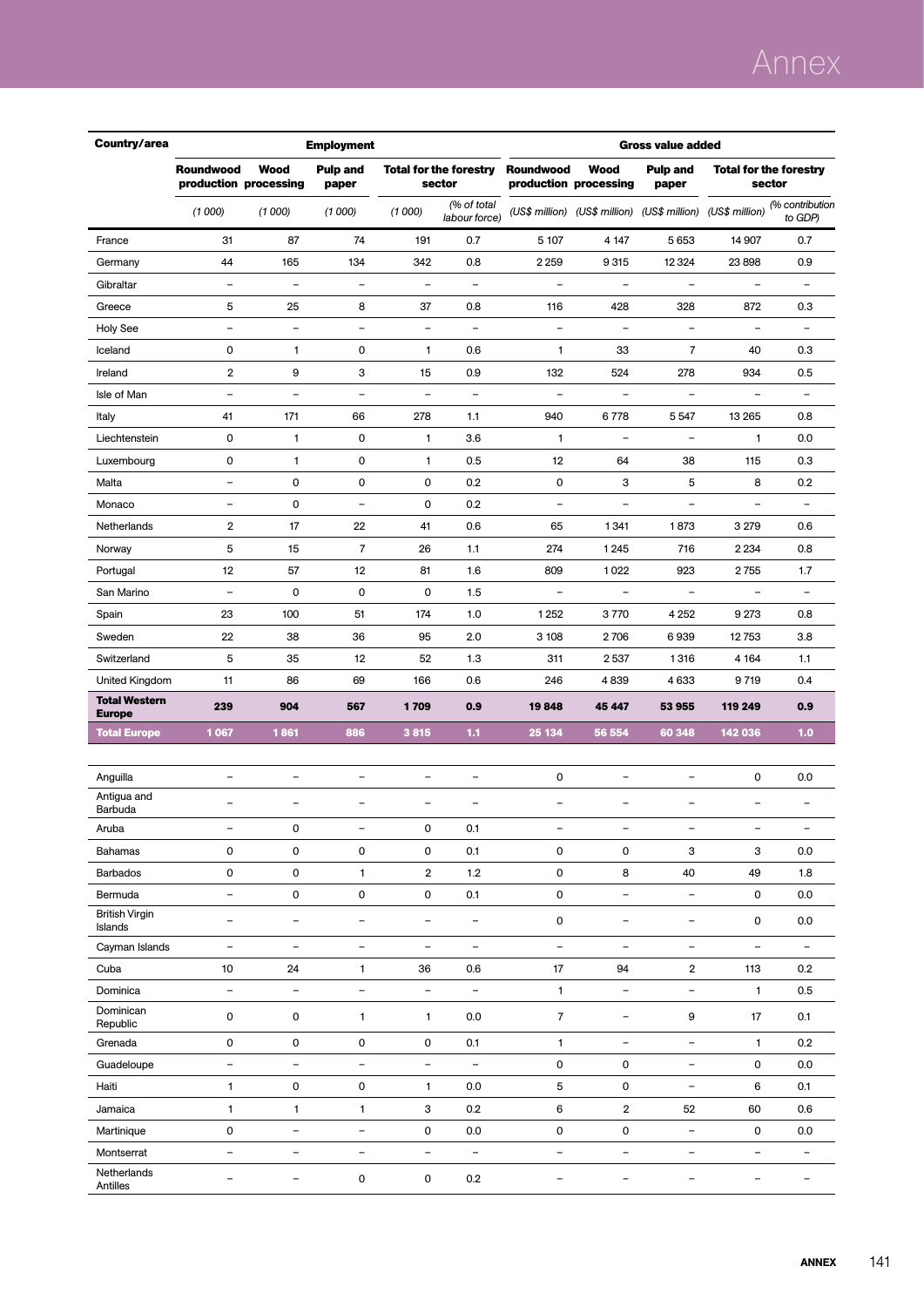#### TABLE 6 (cont.)

| Country/area                                              | <b>Employment</b><br><b>Gross value added</b> |                                      |                          |                          |                                         |                          |                                                             |                          |                                         |                            |
|-----------------------------------------------------------|-----------------------------------------------|--------------------------------------|--------------------------|--------------------------|-----------------------------------------|--------------------------|-------------------------------------------------------------|--------------------------|-----------------------------------------|----------------------------|
|                                                           | Roundwood                                     | <b>Wood</b><br>production processing | <b>Pulp and</b><br>paper |                          | <b>Total for the forestry</b><br>sector | Roundwood                | Wood<br>production processing                               | <b>Pulp and</b><br>paper | <b>Total for the forestry</b><br>sector |                            |
|                                                           | (1000)                                        | (1000)                               | (1000)                   | (1000)                   | (% of total<br>labour force)            |                          | (US\$ million) (US\$ million) (US\$ million) (US\$ million) |                          |                                         | (% contribution<br>to GDP) |
| Puerto Rico                                               | $\qquad \qquad -$                             | 1                                    | $\overline{2}$           | 3                        | 0.2                                     | $\overline{\phantom{a}}$ | 50                                                          | 62                       | 112                                     | 0.1                        |
| Saint Kitts and<br>Nevis                                  | $\overline{\phantom{0}}$                      | -                                    | $\overline{\phantom{0}}$ | $\equiv$                 | $\overline{\phantom{0}}$                | $\mathbf 0$              | ÷                                                           | $\overline{\phantom{0}}$ | 0                                       | 0.0                        |
| Saint Lucia                                               | $\overline{\phantom{a}}$                      | $\overline{\phantom{0}}$             | $\overline{\phantom{0}}$ | $\overline{\phantom{0}}$ | $\overline{\phantom{0}}$                | $\mathbf 0$              | $\overline{\phantom{0}}$                                    | 4                        | 4                                       | 0.5                        |
| <b>Saint Vincent</b><br>and the<br>Grenadines             |                                               |                                      | 0                        | 0                        | 0.2                                     | 2                        |                                                             |                          | 2                                       | 0.5                        |
| Trinidad and<br>Tobago                                    | $\mathbf{1}$                                  | $\overline{2}$                       | $\overline{2}$           | 5                        | 0.8                                     | 16                       | 10                                                          | 42                       | 68                                      | 0.4                        |
| Turks and<br>Caicos Islands                               | -                                             | $\overline{\phantom{0}}$             | $\overline{\phantom{0}}$ | -                        | $\overline{\phantom{0}}$                | $\overline{\phantom{0}}$ | ÷                                                           | -                        |                                         |                            |
| <b>United States</b><br>Virgin Islands                    | $\overline{\phantom{0}}$                      | 0                                    | $\mathbf 0$              | 0                        | 0.1                                     | $\overline{\phantom{m}}$ | $\overline{\phantom{0}}$                                    | $\blacksquare$           | $\overline{\phantom{0}}$                | $\blacksquare$             |
| <b>Total</b><br><b>Caribbean</b>                          | 14                                            | 29                                   | 9                        | 52                       | 0.3                                     | 57                       | 165                                                         | 215                      | 436                                     | 0.2                        |
| Belize                                                    | $\mathbf{1}$                                  | $\overline{2}$                       | 0                        | з                        | 2.6                                     | $\overline{7}$           | 11                                                          | $\mathbf{1}$             | 19                                      | 1.7                        |
| Costa Rica                                                | $\mathbf{1}$                                  | $\overline{7}$                       | 5                        | 13                       | 0.7                                     | 12                       | 42                                                          | 118                      | 171                                     | 0.8                        |
| El Salvador                                               | 4                                             | 5                                    | $\overline{4}$           | 13                       | 0.4                                     | 121                      | $\overline{2}$                                              | 70                       | 193                                     | 1.1                        |
| Guatemala                                                 | $\overline{7}$                                | $\mathbf{1}$                         | $\overline{2}$           | 10                       | 0.2                                     | 483                      | 51                                                          | 52                       | 587                                     | 2.0                        |
| Honduras                                                  | 3                                             | 15                                   | $\overline{2}$           | 20                       | 0.7                                     | 73                       | 49                                                          | 27                       | 149                                     | 1.8                        |
| Nicaragua                                                 | 3                                             | $\mathbf{1}$                         | $\overline{\phantom{a}}$ | 4                        | 0.2                                     | 40                       | 45                                                          | $\overline{7}$           | 92                                      | 1.9                        |
| Panama                                                    | 1                                             | 1                                    | $\overline{\mathbf{c}}$  | 3                        | 0.2                                     | 26                       | 6                                                           | 36                       | 67                                      | 0.4                        |
| <b>Total Central</b><br>America                           | 20                                            | 32                                   | 13                       | 65                       | 0.4                                     | 762                      | 206                                                         | 311                      | 1 2 7 9                                 | 1.3                        |
|                                                           |                                               |                                      |                          |                          |                                         |                          |                                                             |                          |                                         |                            |
| Argentina                                                 | 54                                            | 32                                   | 30                       | 116                      | 0.7                                     | 311                      | 156                                                         | 1098                     | 1564                                    | 0.8                        |
| <b>Bolivia</b>                                            | 4                                             | 3                                    | $\overline{\mathbf{2}}$  | 9                        | 0.2                                     | 92                       | 111                                                         | 38                       | 241                                     | 2.7                        |
| Brazil                                                    | 306                                           | 503                                  | 201                      | 1010                     | 1.2                                     | 18 198                   | 3953                                                        | 6055                     | 28 206                                  | 2.8                        |
| Chile                                                     | 44                                            | 27                                   | 15                       | 86                       | 1.2                                     | 448                      | 1008                                                        | 2 1 5 3                  | 3 609                                   | 2.6                        |
| Colombia                                                  | 3                                             | 4                                    | 18                       | 25                       | 0.1                                     | 140                      | 166                                                         | 503                      | 810                                     | 0.7                        |
| Ecuador                                                   | 13                                            | 4                                    | $\overline{7}$           | 24                       | 0.4                                     | 277                      | 427                                                         | 190                      | 893                                     | 2.3                        |
| <b>Falkland Islands</b>                                   | $\overline{\phantom{a}}$                      | $\blacksquare$                       | $\overline{\phantom{a}}$ | $\overline{\phantom{0}}$ | $\overline{\phantom{a}}$                | $\overline{\phantom{a}}$ | $\overline{\phantom{a}}$                                    | $\overline{\phantom{a}}$ | $\blacksquare$                          | $\overline{\phantom{a}}$   |
| French Guiana                                             | 0                                             | 0                                    | $\overline{\phantom{a}}$ | 0                        | 0.3                                     | $\overline{2}$           | $\overline{2}$                                              | $\qquad \qquad -$        | 4                                       | 0.1                        |
| Guyana                                                    | 3                                             | 5                                    | $\qquad \qquad -$        | 8                        | 1.9                                     | 18                       | 13                                                          | $\overline{\phantom{a}}$ | 31                                      | 4.1                        |
| Paraguay                                                  | 3                                             | $\overline{\mathbf{2}}$              | 1                        | 5                        | 0.2                                     | 163                      | 81                                                          | 56                       | 301                                     | 3.6                        |
| Peru<br>South Georgia                                     | 19                                            | 6                                    | 6                        | 31                       | 0.3                                     | 278                      | 204                                                         | 458                      | 940                                     | 1.1                        |
| and the South<br>Sandwich<br>Islands                      | $\overline{\phantom{0}}$                      |                                      | $\qquad \qquad -$        |                          |                                         |                          |                                                             |                          |                                         |                            |
| Suriname                                                  | $\mathbf{1}$                                  | з                                    | 0                        | 4                        | 2.2                                     | 6                        | 9                                                           | $\qquad \qquad -$        | 15                                      | 0.9                        |
| Uruguay                                                   | 4                                             | 3                                    | $\overline{2}$           | 8                        | 0.8                                     | 163                      | 35                                                          | 40                       | 239                                     | $1.2$                      |
| Venezuela<br>(Bolivarian<br>Republic of)                  | 8                                             | 25                                   | 33                       | 66                       | 0.5                                     | 540                      | 629                                                         | 484                      | 1653                                    | 1.0                        |
| <b>Total South</b><br><b>America</b>                      | 463                                           | 616                                  | 314                      | 1393                     | 0.8                                     | 20 638                   | 6793                                                        | 11 0 74                  | 38 506                                  | 2.1                        |
| <b>Total Latin</b><br><b>America and</b><br>the Caribbean | 497                                           | 677                                  | 337                      | 1510                     | 0.7                                     | 21 457                   | 7 1 6 4                                                     | 11 600                   | 40 221                                  | 1.9                        |